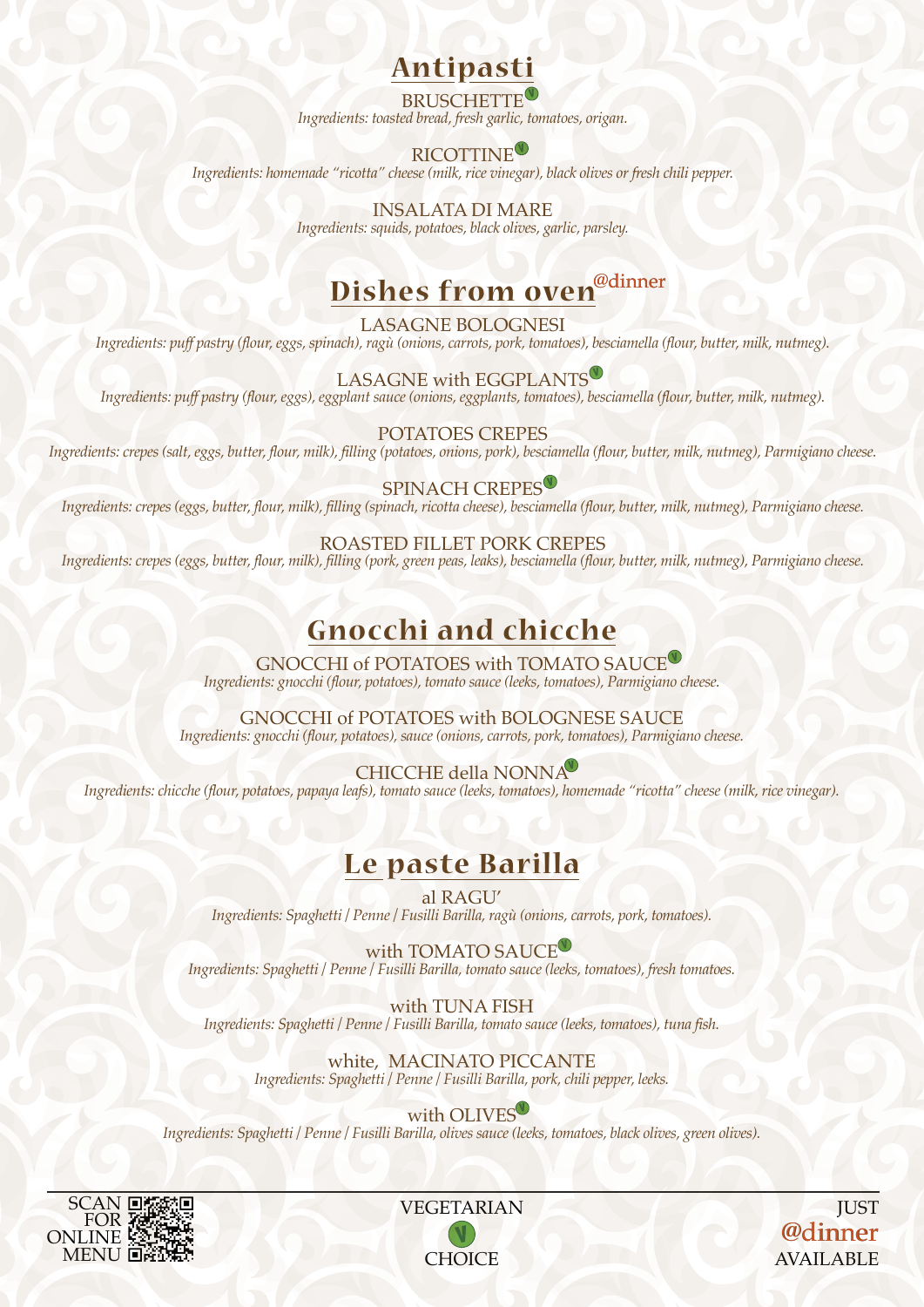with MELANZANE *Ingredients: Spaghetti / Penne / Fusilli Barilla, eggplant sauce (onions, tomatoes, eggplants).*

#### **V** ARRABBIATA

*Ingredients: Spaghetti / Penne / Fusilli Barilla, garlic, fresh chili pepper, tomato sauce (leeks, tomatoes).*

**V** AGLIO, OLIO e PEPERONCINO *Ingredients: Spaghetti / Penne / Fusilli Barilla, garlic, fresh chili pepper, italian extra-virgin oil.*

> CARBONARA *Ingredients: Spaghetti / Penne / Fusilli Barilla, pork, eggs, black pepper.*

LAMPEDUSA *Ingredients: Spaghetti / Penne / Fusilli Barilla, Lampedusa sauce (garlic, onions, tomatoes, fish, black olives, capers), fresh parsley.*

# Risotti & Co.<sup>@dinner</sup>

RISOTTO with PUMPKIN

*Ingredients: rice, pumpkin, pork, rosemary, onions, homemade broth (beef, chicken, onions, carrots), Parmigiano cheese, butter.*

RISOTTO with ASPARAGUS *Ingredients: rice, white asparagus, onions, homemade broth (beef, chicken, onions, carrots), Parmigiano cheese, butter.*

RISOTTO with ITALIAN PORCINI MUSHROOMS *Ingredients: rice, italian Porcini mushrooms, onions, homemade broth (beef, chicken, onions, carrots), Parmigiano cheese, butter.*

#### RISOTTO with PAPAYA FLOWERS

*Ingredients: rice, papaya flowers, saffron, onions, Parmigiano cheese, butter.*

SUPPLÌ'

*Ingredients: rice, Bolognese sauce (onions, carrots, pork, tomatoes), eggs.*

#### RISOTTO with SQUIDS

*Ingredients: rice, squids, garlic, parsley, fresh tomatoes, butter.*

## **Soups**

## **V** 'SOUP CREAM'

*Ingredients: potatoes, carrots, cabbage, leeks, parsley fresh, black pepper.*

KALINAUN SOUP *Ingredients: sweet potatoes, carrots, leeks, meatballs of pork, pasta, parsley and black pepper.*

SOUIDS SOUP *Ingredients: squids, onions, tomato sauce, green peas, fresh chili pepper, garlic, parsley.*

## **Main Dishes**

BAKED THIGHS of CHICKEN with POTATOES *Ingredients: chicken, baked potatoes, rosemary, black pepper.*

> THIGHS of CHICKEN with LEMON *Ingredients: chicken, onions, lemon juice.*

COTOLETTA alla MILANESE *Ingredients: deep-fried pork, eggs, breadcrumbs, black pepper.*

BAKED PORK with MILK *Ingredients: pork fillet, onions, milk, black pepper, coriander.*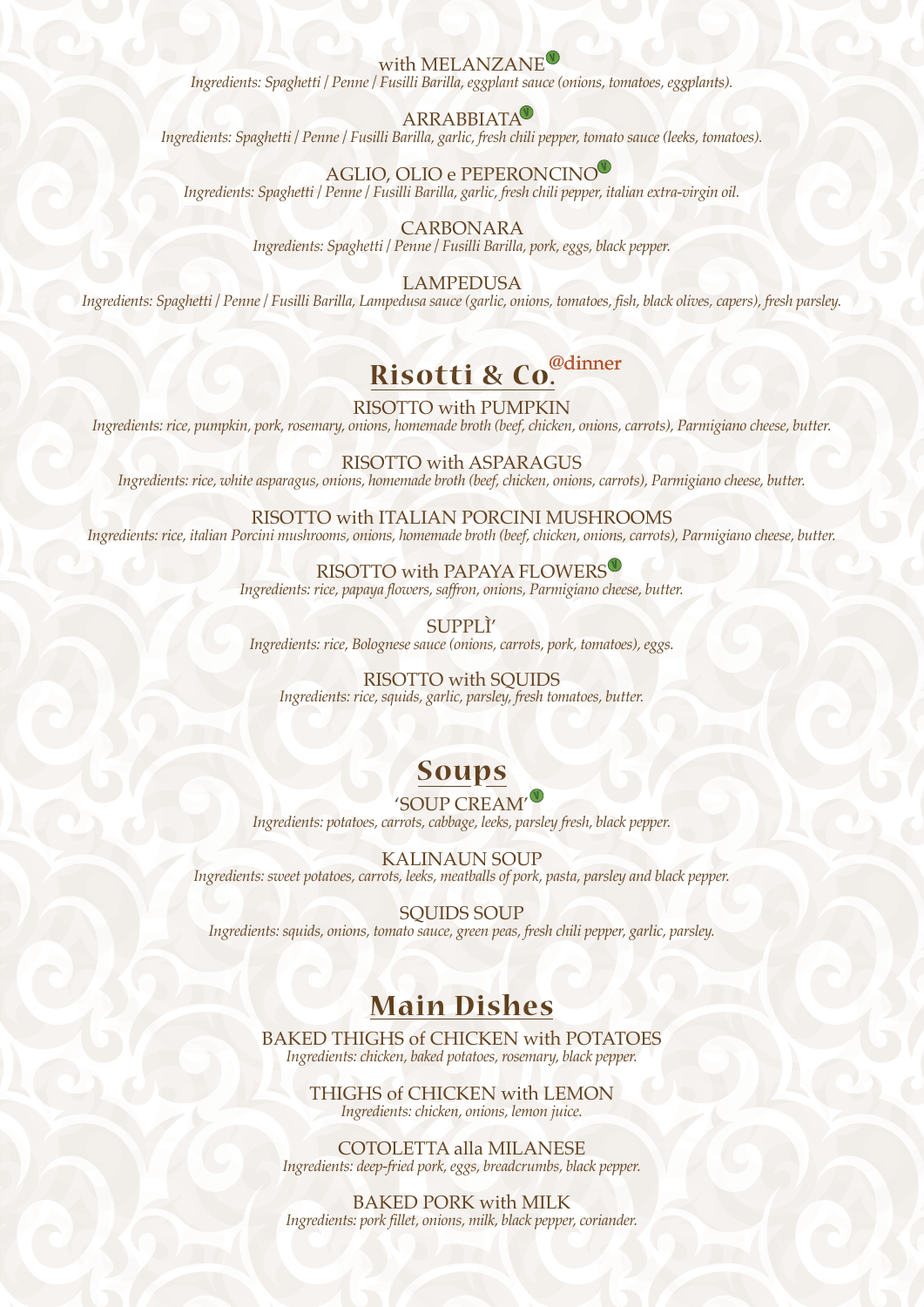#### PESCE al CARTOCCIO *Ingredients: fish, black olives, tomatoes, leeks, garlic (baked in alluminum foil).*

FISH & CHIPS *Ingredients: deep fried fish with chips potatoes.*

BAKED FISH with POTATOES *Ingredients: fish, potatoes, rosemary, black pepper.*

**V** OMELETTE of EGGPLANTS *Ingredients: eggs, eggplants, onions, black pepper.*

**V** OMELETTE of POTATOES *Ingredients: eggs, potatoes, onions, black pepper.*

> DEEP FRIED SOUIDS *Ingredients: squids, flour.*

## **Indonesian dishes**

BABI KECAP *Ingredients: pork, onions, red onions, soya sauce, carnation cloves, ginger, nutmeg, local flavors.*

> SATE-GARO SAPI *Ingredients: beef, peanuts, onions, red onions, local flavors.*

"IKAN SANTAN" – FISH with COCONUT MILK SAUCE *Ingredients: fish fillet, coconut milk, onions, potatoes, curcuma, garlic, ginger, fresh chili pepper, local flavors.*

"BABI RICA" – SPICY PORK *Ingredients: pork fillet, fresh chili pepper, tomatoes, onions, leeks, red onions, local flavors.*

NASI GORENG *Ingredients: rice, tomato sauce, carrots, cabbage, minced pork, soya sauce, black pepper.*

MIE / BIHUN GORENG *Ingredients: egg spaghetti / rice spaghetti, local vegetables, leeks, onions, minced pork, soya sauce.*

#### @dinner **From BBQ**

PESCATO del GIORNO *Ingredients: fish served with fresh parsley.*

SKEWERS of SQUIDS *Ingredients: squids, lemon, fresh chilli pepper.*

AYAM BAKAR SAUCE KACANG *Ingredients: chicken thighs served with a on part sauce (peanuts, onions, red onions, soya sauce, palm sugar, local flavors).*

> SKEWERS of PORK *Ingredients: pork fillet, onions, black pepper, coriander.*

> > PORK BELLY *Ingredients: pork belly, black pepper.*

## **Fresh salad**

**V**YOU CAN MIX YOURSELF. *...with these ingredients: tomatoes, cabbages, carrots, origan, black olives, tuna fish.*